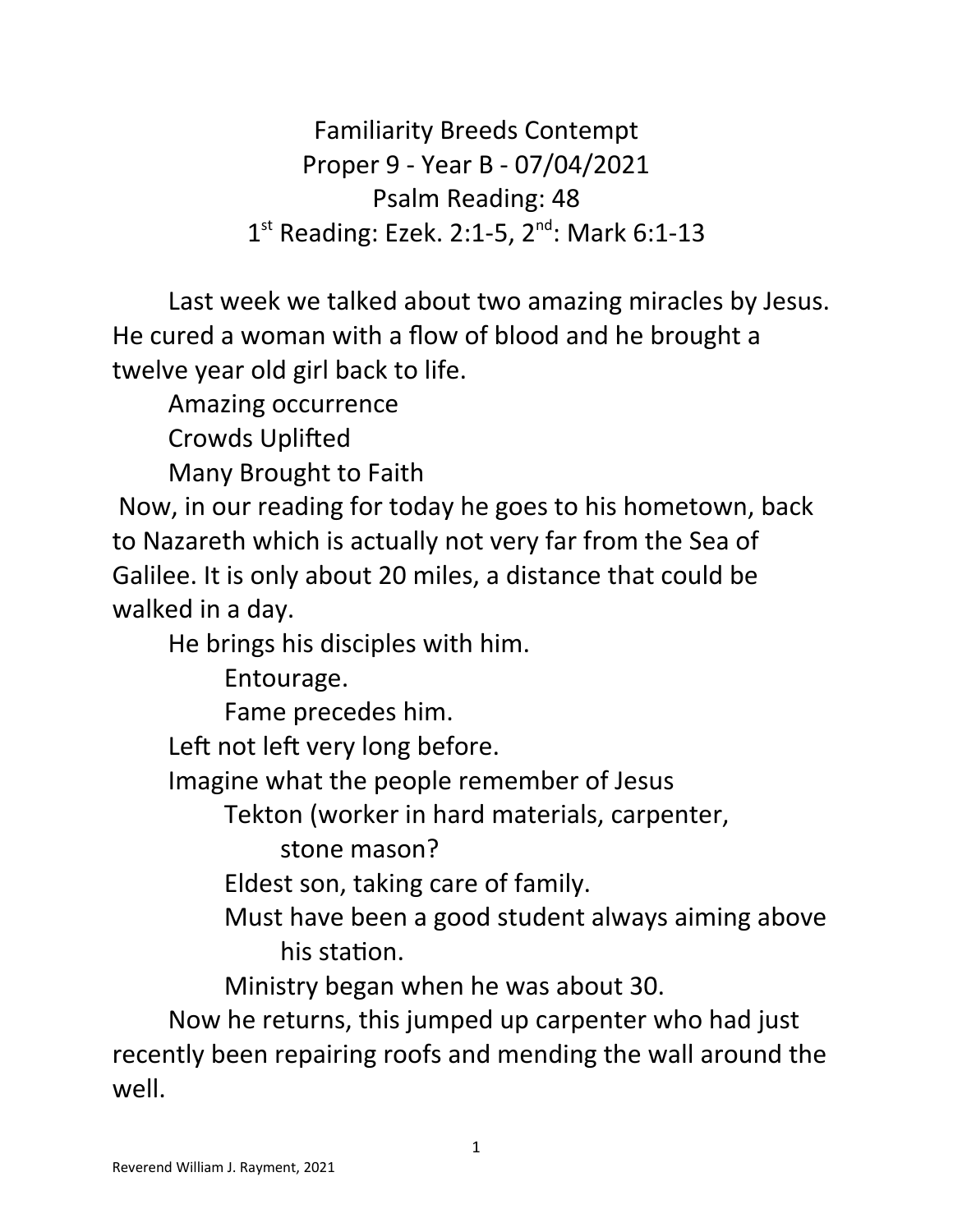Then in verse 2 we may read: "*When the Sabbath came, he began to teach in the synagogue, and many heard him and were amazed."*

Sounds good doesn't it? But these folk were not amazed because of the erudition, the insight, the forcefulness, or the exhortations of Jesus, rather the townspeople were amazed that this guy, Jesus the Tekton, had the audacity to preach to them! He was no better a person than they were, was he?

They asked, "*Where did this man get these things?"* They can't believe this guy. He's even performing miracles!

Now I think this points out to us what it meant for Jesus to be both fully divine and fully human. Jesus was the most perfect human and yet the people of Nazareth could not see it. (None so Blind...) They had had Jesus with them for thirty years. How could there be anything special about him? Hadn't he been around all this time? They had not seen the divine, only the human.

And they knew so much about Jesus. His mom, Mary lived in town, along with his younger brothers, James, Joseph, Jude and Simon, not to mention his sisters, who they did not even think enough about to mention their names. And his family was ticked off at him, anyway, for leaving the family business, even though his brother's were old enough to take over. His family even said at one point that he was out of his mind for the way he was carrying on. (Mark 3:21)

Embarrassing them / Rising above his station from *Tekton*  to *Rabbi*.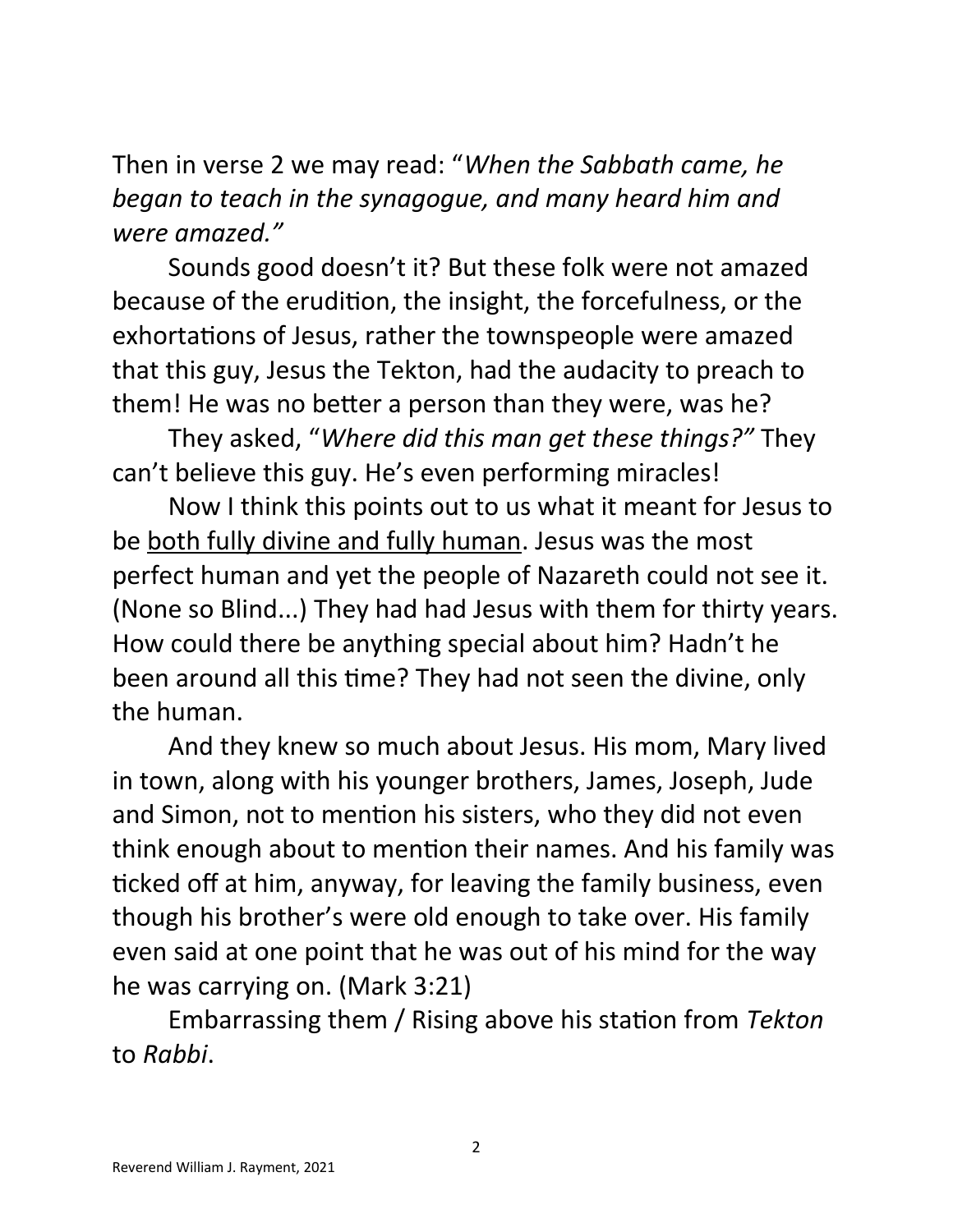So, is it any surprise that in the last sentence of Verse 3 Mark tells us that "they took offense at him!" They were disgusted by the behavior of Jesus. Here he was, the savior of all humanity, healing, bringing a message of love and peace and the people who knew him best were offended by his very presence.

Now, before you condemn these people of Nazareth for their blindness and their stupidity, you should realize that they were not the first nor the last people who would allow their familiarity with a prophet, a good, even divine person to cloud their judgment.

I think we have a tendency to do this very thing in our own communities, in our own churches, and in our own families. We often form a judgment of a person based on what we know of them from the past. We forget that people can change. People can grow into something more than they were, or they change because they have learned from their mistakes.

Because it is convenient, our past perceptions drive our behavior toward others. We form a rut in our behavior because it is a convenient way of dealing with the world, and it should be no surprise that others fall into a rut in their behavior toward us. And thus it is that relationships continue on as they were in the past far into the foreseeable future. We miss out on the growth of individuals and we do not take the opportunity to change ourselves and our own behavior.

So the people of Nazareth missed out on the experience of having Jesus among them, preaching the Word. They missed out on the healing, and the joy that comes from communing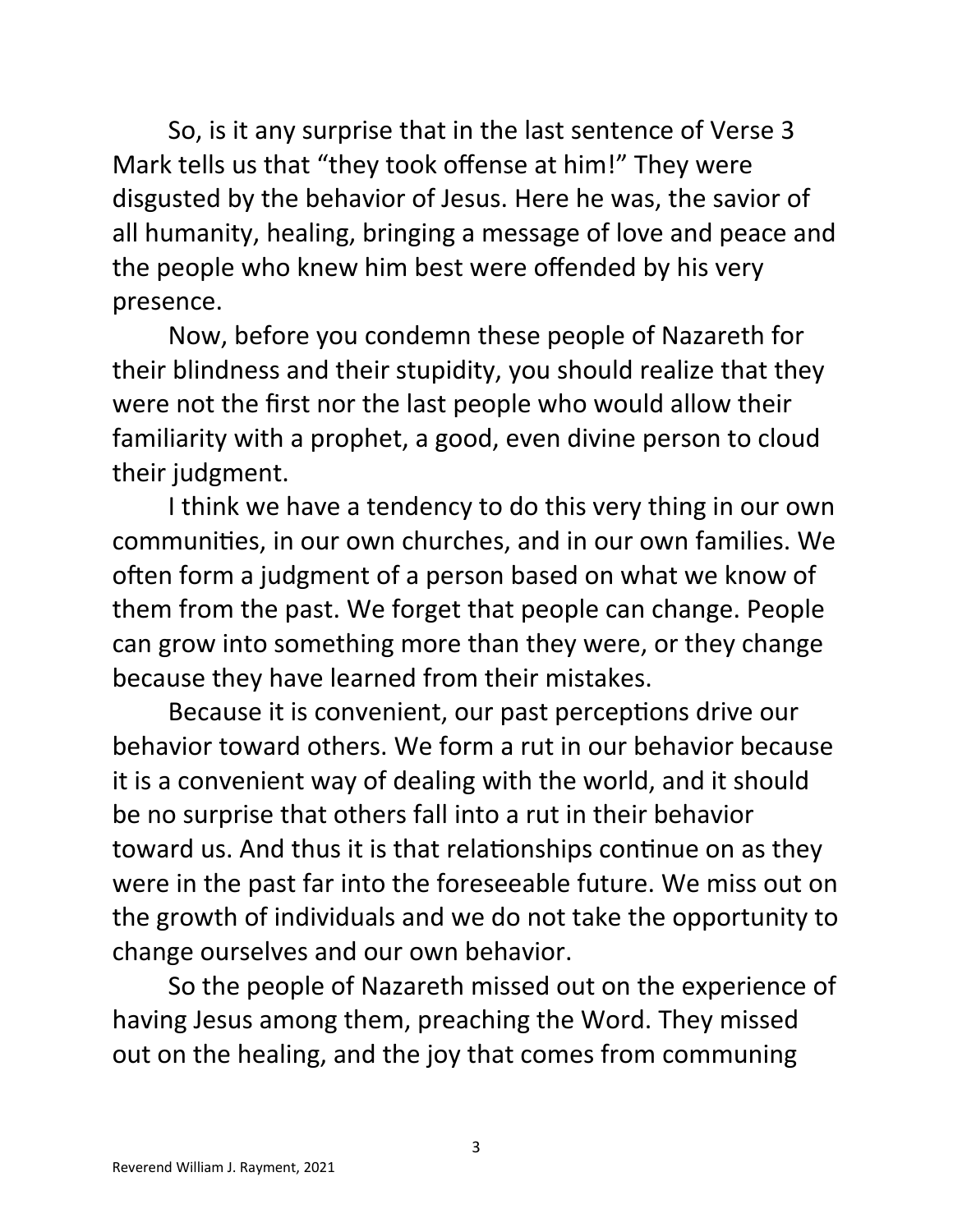with the Savior. We learn in Verse 5 that "He could not do any miracles there, except lay his hands on a few sick people."

If anything, they were in the best position to benefit from the presence of Jesus. But because of his closeness they could not see the benefits they were missing out on.

One of the things we as Christians talk a lot about is that becoming a Christian makes us new. Paul talks about this in his second letter to the Corinthians. (2 Cor. 5:16-17) He writes: "From now on we regard no one from a worldly point of view. Though we once regarded Christ in this way, we do so no longer. Therefore, if anyone is in Christ, the new creation has come. The old life has gone, the new life is here!"

Often, when we do confession at a service, we quote this last sentence, "The old life has gone, the new life has begun!" in reference to ourselves. We realize that Christ is making us better people and it is a comforting thought. But we don't often recognize that it is this same newness that is taking place in us that is also taking place in others. And that is one reason why Paul tells us that we can no longer regard others from the "worldly point of view", the view from the bottom of the rut of our behavior toward others.

The change in us, through Christ, mandates that we change how we act toward others. This change in how we treat others can and does change how others act in the world. It can change even how others see themselves. You can see the dynamic going on here. There is a move bringing us all ever closer to the Kingdom of God.

This kind of change is not an easy thing to do. It requires conscious effort. It requires us treating others with respect, and